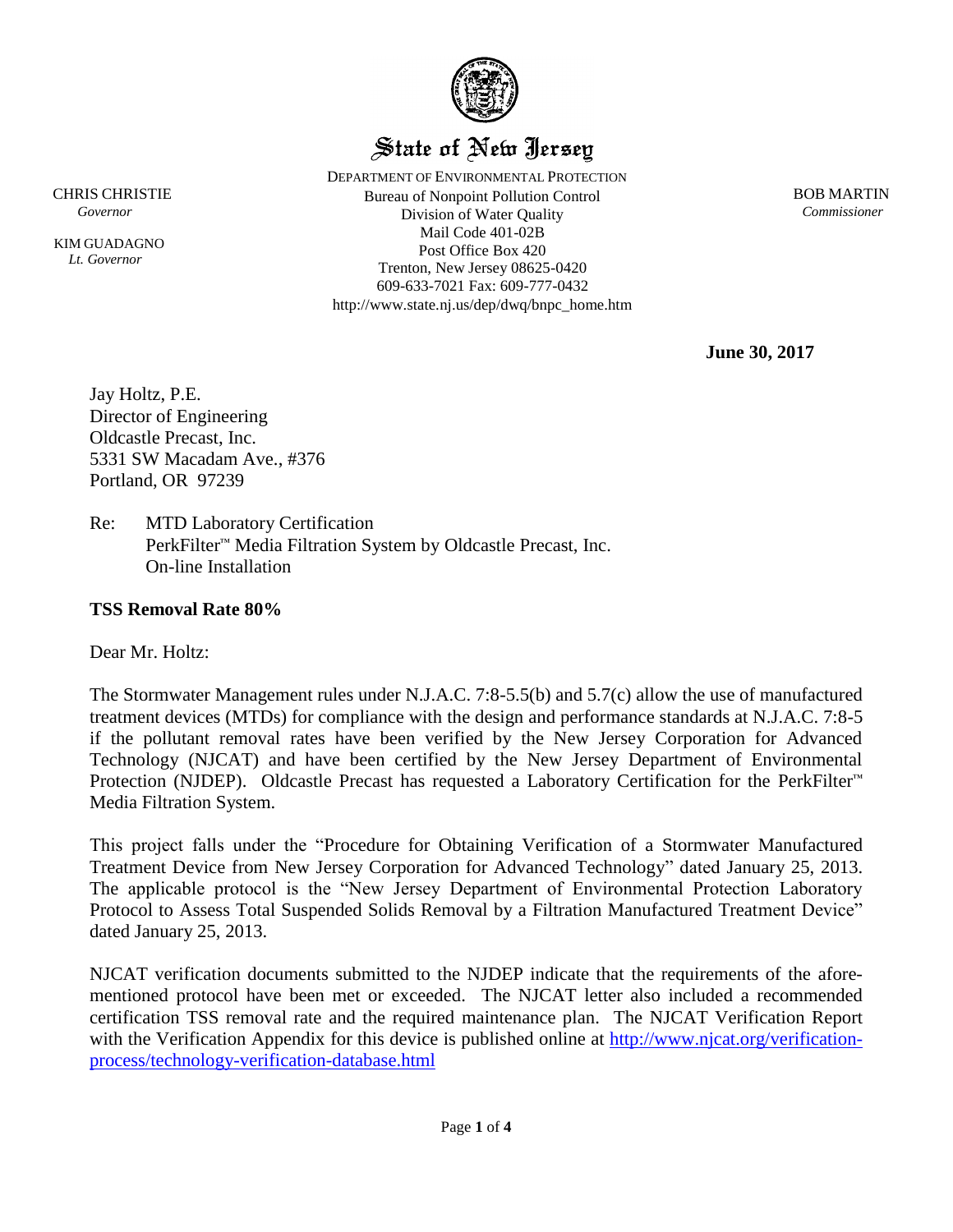**The NJDEP certifies the use of the PerkFilter™ Media Filtration System by Oldcastle Precast, Inc. at a TSS removal rate of 80%, when designed, operated and maintained in accordance with the information provided in the Verification Appendix and subject to the following conditions:**

- 1. The maximum treatment flow rate (MTFR) for the manufactured treatment device (MTD) is calculated using the New Jersey Water Quality Design Storm (1.25 inches in 2 hrs) in N.J.A.C. 7:8-5.5. The MTFR is calculated based on a verified loading rate of 2.54 gpm/ft<sup>2</sup> of effective filtration treatment area.
- 2. The PerkFilter™ Media Filtration System shall be installed using the same configuration as the unit verified by NJCAT, and sized in accordance with the criteria specified in item 6 below.
- 3. This device cannot be used in series with another MTD or a media filter (such as a sand filter), to achieve an enhanced removal rate for total suspended solids (TSS) removal under N.J.A.C.  $7:8-5.5.$
- 4. Additional design criteria for MTDs can be found in Chapter 9.6 of the New Jersey Stormwater Best Management Practices (NJ Stormwater BMP) Manual, which can be found on-line at [www.njstormwater.org.](http://www.njstormwater.org/)
- 5. The maintenance plan for a site using this device shall incorporate, at a minimum, the maintenance requirements for the PerkFilter™ Media Filtration System, which is attached to this document. However, it is recommended to review the maintenance website at [http://www.kristar.com/images/downloads/manuals/PerkFilter\\_Maintenance\\_Guide\\_11\\_4\\_15.pdf](http://www.kristar.com/images/downloads/manuals/PerkFilter_Maintenance_Guide_11_4_15.pdf) for any changes to the maintenance requirements.
- 6. Sizing Requirements:

The example below demonstrates the sizing procedure for a PerkFilter™ Media Filtration System.

Example: A 0.25-acre impervious site is to be treated to 80% TSS removal using a PerkFilter™ Media Filtration System. The impervious site runoff (Q) based on the New Jersey Water Quality Design Storm was determined to be 0.79 cfs or 354.58 gpm.

The calculation of the minimum number of cartridges for use in the PerkFilter™ Media Filtration System is based upon both the MTFR and the maximum inflow drainage area. It is necessary to calculate the required number of cartridges using both methods and to rely on the method that results in the highest number of cartridges determined by the two methods.

## Inflow Drainage Area Evaluation:

The drainage area to the PerkFilter™ Media Filtration System in this example is 0.25 acres. Based upon the information in Table 1 below, the following minimum numbers of cartridges are required in a PerkFilter™ Media Filtration System to treat the impervious area without exceeding the maximum without exceeding the maximum drainage area: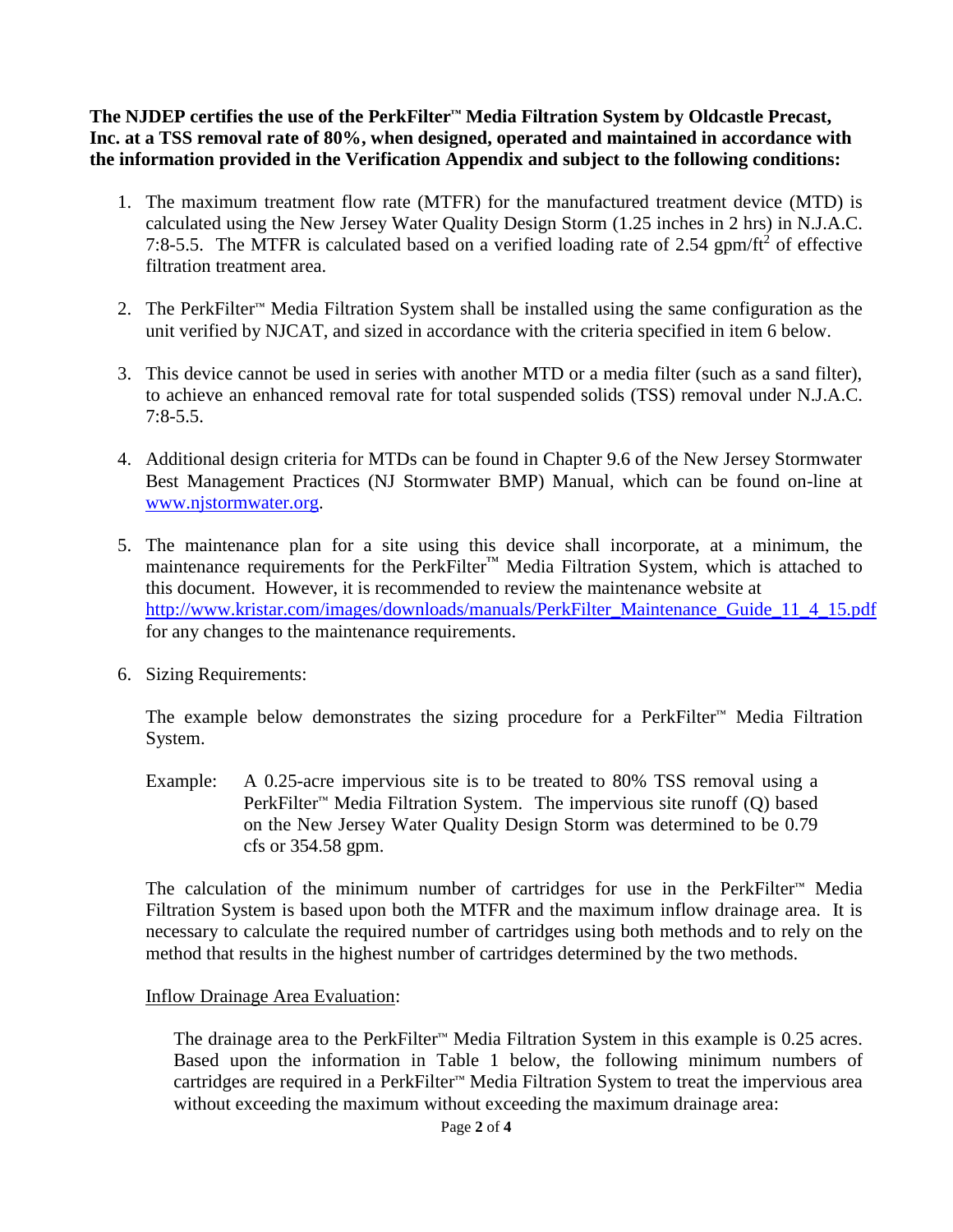- 1. Nine (9) 12" cartridges;
- 2. Six (6) 18" cartridges;
- 3. Five (5) 24" cartridges; or
- 4. Four (4) 30" cartridges.

## Maximum Treatment Flow Rate (MTFR) Evaluation:

The site runoff (Q) was determined based on the following: time of concentration  $= 10$  minutes i=3.2 in/hr (page 5-8, Fig. 5-3 of the NJ Stormwater BMP Manual) c=0.99 (runoff coefficient for impervious)  $Q=ciA=0.99x3.2x0.25=0.79$  cfs, or 0.79 x 448.83 = 354.58 gpm

Based on a flow rate of 354.58 gpm, the following minimum numbers of cartridges are required in a PerkFilter™ Media Filtration System without exceeding the MTFR:

- 1. Thirty (30) 12" cartridges;
- 2. Twenty (20) 18" cartridges;
- 3. Fifteen (15) 24" cartridges; or
- 4. Twelve (12) 30" cartridges.

The MTFR Evaluation results will be used since that method results in the higher minimum configuration determined by the two methods.

The sizing table corresponding to the available system models is noted below:

|            |            | Maximum     |                     |                    |
|------------|------------|-------------|---------------------|--------------------|
| PerkFilter | Filtration | Treatment   |                     | Maximum            |
| Cartridge  | Treatment  | Flow Rate,  | <b>Mass Capture</b> | Allowable          |
| Height     | Area       | <b>MTFR</b> | Capacity            | Drainage Area      |
| (inches)   | (sq. ft)   | $(gpm)^1$   | $(lb)^2$            | $(\text{acres})^3$ |
| 12         | 4.7        | 12          | 17.2                | 0.029              |
| 18         | 7.1        | 18          | 25.7                | 0.043              |
| 24         | 9.4        | 24          | 34.3                | 0.057              |
| 30         | 11.8       | 30          | 42.9                | 0.072              |

Table 1 PerkFilter™ Cartridge Heights and NJ Cartridge Treatment Capabilities

<sup>1</sup> Based on surface loading rate of 2.54 gpm/ft<sup>2</sup>

<sup>2</sup> Based on sediment mass loading capacity of 3.64 lb/ft<sup>2</sup> filtration treatment area

<sup>3</sup> Based on calculation of 600 lbs of sediment per acre annually